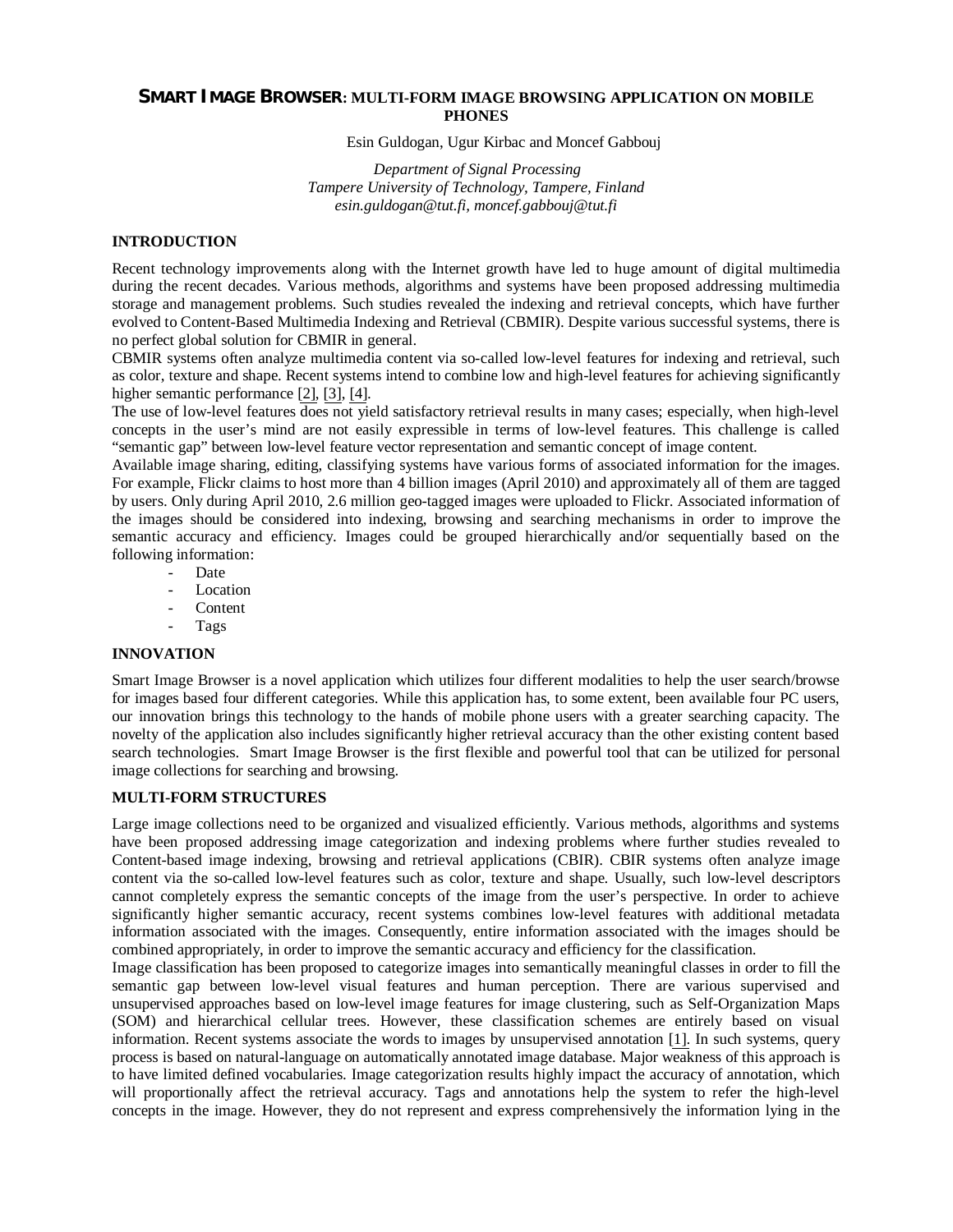image individually. Similarly, geo-tags can be used to categorize images by their location, which can be useful when the task is based on location information. We propose that image browsing and searching applications should categorize images based on all available information separately. It should be noted that one image may belong to more than one category. In this study, we assume that current images systems (online sharing systems, personal photo collections etc.) have four forms of information available that can be listed as follows:

- Location
- **Content**
- Date
- Tags and annotations

## *Internal Structures of the Forms*

*Date:* Images are ordered sequentially according to their dates in the database. The normalized distances between images are calculated based on time.

*Location*: Images are hierarchically indexed according to their geo-tags.

*Content***:** Supervised image classification method is utilized for categorization of the image databases. The method is developed by MUVIS team in TUT. For more information please visit the webpage ([http://muvis.cs.tut.fi/\)](http://muvis.cs.tut.fi/).

*Tags***:** Image database is grouped according to their common tags.

If the user is initiating the query with image (Query by example) as represented in [Figure 1,](#page-1-0) user might be interested in finding:

- a) Semantically similar images that contains same content
- b) Images taken at the same day
- c) Images taken at the same or nearby locations
- d) Images that are tagged similarly by other users

Consequently, if the user is interested in finding images taken at the same place, there is no need to retrieve images taken at different places.



<span id="page-1-0"></span>Figure 1: Example of multi-form representation of image browsing scheme

## **HOW MULTI-SEARCH WORKS**

Single image tells more than hundred of words and often users just don't know what they search for. Every image has a story for its owner and every image reminds specific moments or emotions. While user surfs through in his/her own multimedia gallery, the search will be initiated by an image with which the user wants to see other associated images to the specific one based on a story that resembles. The user might be interested to find pictures taken in the same date or same place, or having same content or sharing common tags. Once the sets of images are formed as a path view, user can navigate through images by simply dragging them to the right or left. User may click other images in the groups for further querying. In that case, new images will be shown to the user associated with the query image.

# **MATERIALS**

We have utilized public benchmark Flickr image database and Corel real-world image database for evaluating the accuracy of the proposed approaches. MIRFlickr [\[5\]](#page-2-4) database contains 25,000 images with 223,500 tags, where the average number of tags per image is 8.94. The sample classes are: Sky, water, portrait, baby, animal etc. However, MIRFlickr database do not have available geo tags. For this reason, location and date information are added manually to the images for the experimental purposes.